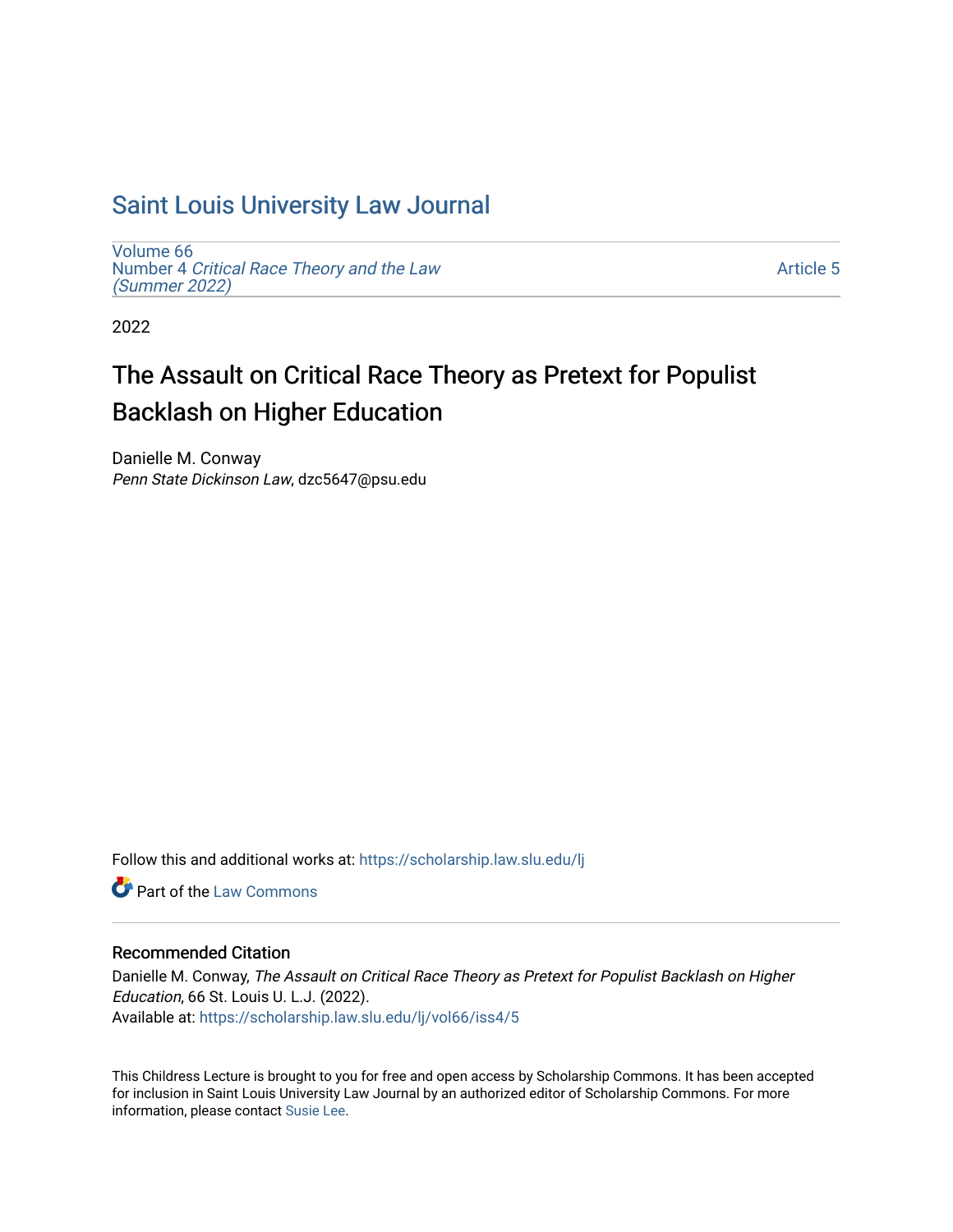## **THE ASSAULT ON CRITICAL RACE THEORY AS PRETEXT FOR POPULIST BACKLASH ON HIGHER EDUCATION**

#### DANIELLE M. CONWAY[\\*](#page-1-0)

#### ABSTRACT

*The rightwing is carrying out its most recent effort to install an authoritarian regime in America, which has been boosted by Donald Trump's white supremacist rhetoric and actions before, during, and after his four years holding the Office of the President of the United States. Resolute in the effort to destabilize American Democracy by forcing on to the populist, among other messages, "The Big Lie," the rightwing is committed to a coordinated strategy of attacking and delegitimizing democratic institutions for the purpose of retaining economic and political power.*

*The attack on Critical Race Theory ("CRT") is one element of the strategy to assault liberal democracy that has caught fire. Though CRT is in the crosshairs, higher education institutions represent the larger target, because they are the places and spaces where critical thinking, public discourse, and reasoned debate are practiced in furtherance of liberal, democratic ideals. Thus, the targeting of CRT is intended to chill specific speech representing various perspectives and viewpoints that critique the dominant white hierarchy. The objective of the rightwing assault is to propagate unreality, division, and fear to thwart the outcomes of a liberal democracy—equality, multiculturalism, and intellectualism.*

*The attacks on CRT are only one in a salvo of new and growing incursions on conveying truth in educational spaces. The intention is to whitewash America's history of racism and racial oppression, while at the same time eliminating the critical roles that dissent and contestation play in strengthening the "democratic health of [American] society." The unjustified barrage on CRT* 

<span id="page-1-0"></span><sup>\*</sup> Dean and Donald J. Farage Professor of Law, Penn State Dickinson Law, and co-curator of the American Association of Law Schools' Law Deans Antiracist Clearinghouse Project. In putting forth this Essay, this author writes solely in her capacity as a member of the Penn State Dickinson Law faculty. This author thanks Dean Angela Onwuachi-Willig for inviting her to participate in the 2021 Richard J. Childress Memorial Lecture: Critical Race Theory and the Law. She also thanks Professor Mireille Rebeiz and Professor Stacey Suver for their insights and comments. In addition, she thanks Managing Editor Dylan Ashdown, Editor-in-Chief Jenna Koleson, and the entire Staff of the Saint Louis University Law Journal for organizing the Lecture and shepherding the essays and articles through the publication process.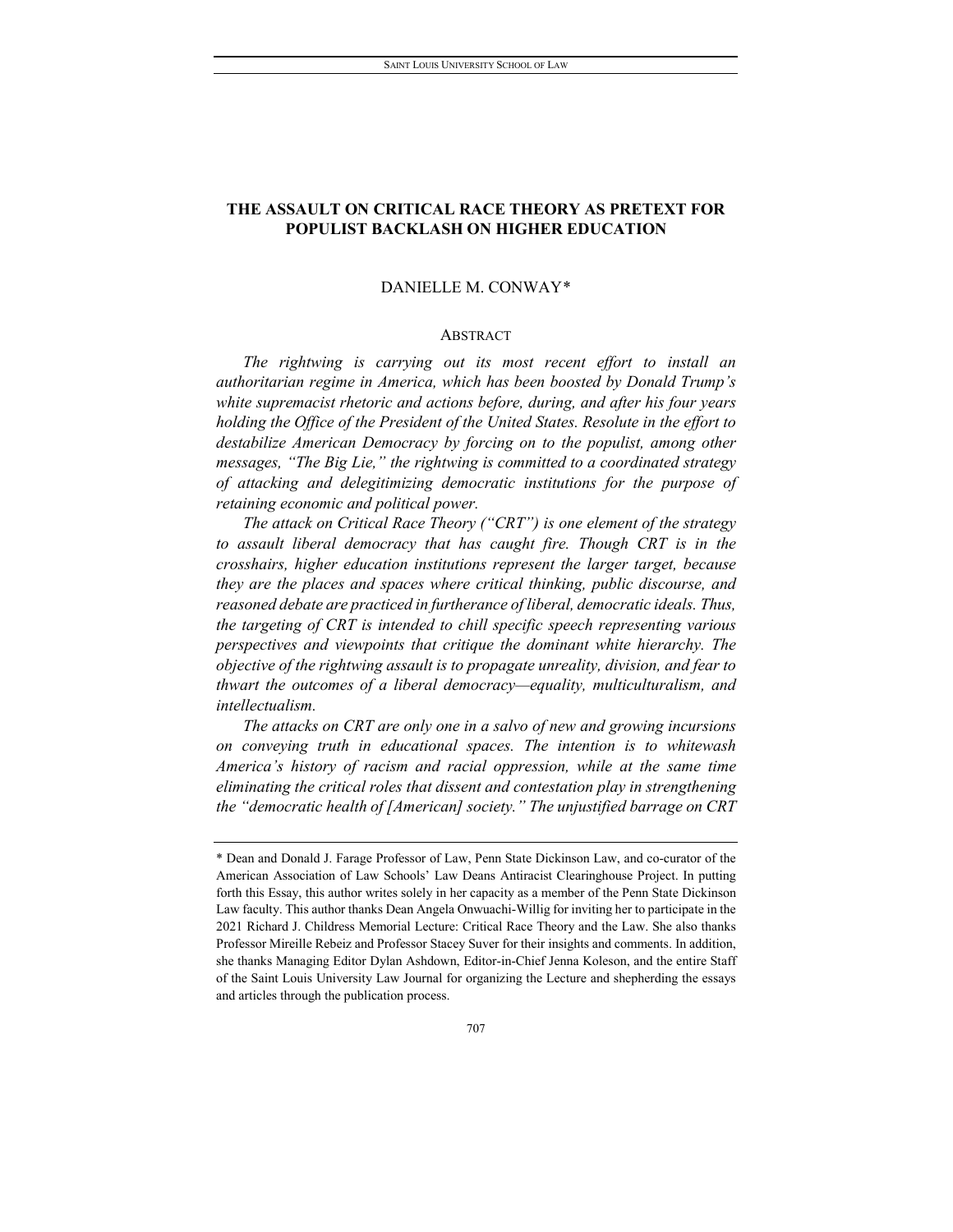*is a pretext for the erosion of freedom of thought and inquiry in our higher education institutions. Higher education institutions have the resources to archive truth, intellectual inquiry, dissent, and contestation and, therefore, must be out front in the battle for the hearts and minds of the next generation of critical thinkers.*

*This Essay discusses one approach for understanding the scope of CRT, explains why attacks on CRT are undemocratic, and concludes by suggesting how higher education institutions should respond to the attacks on CRT.*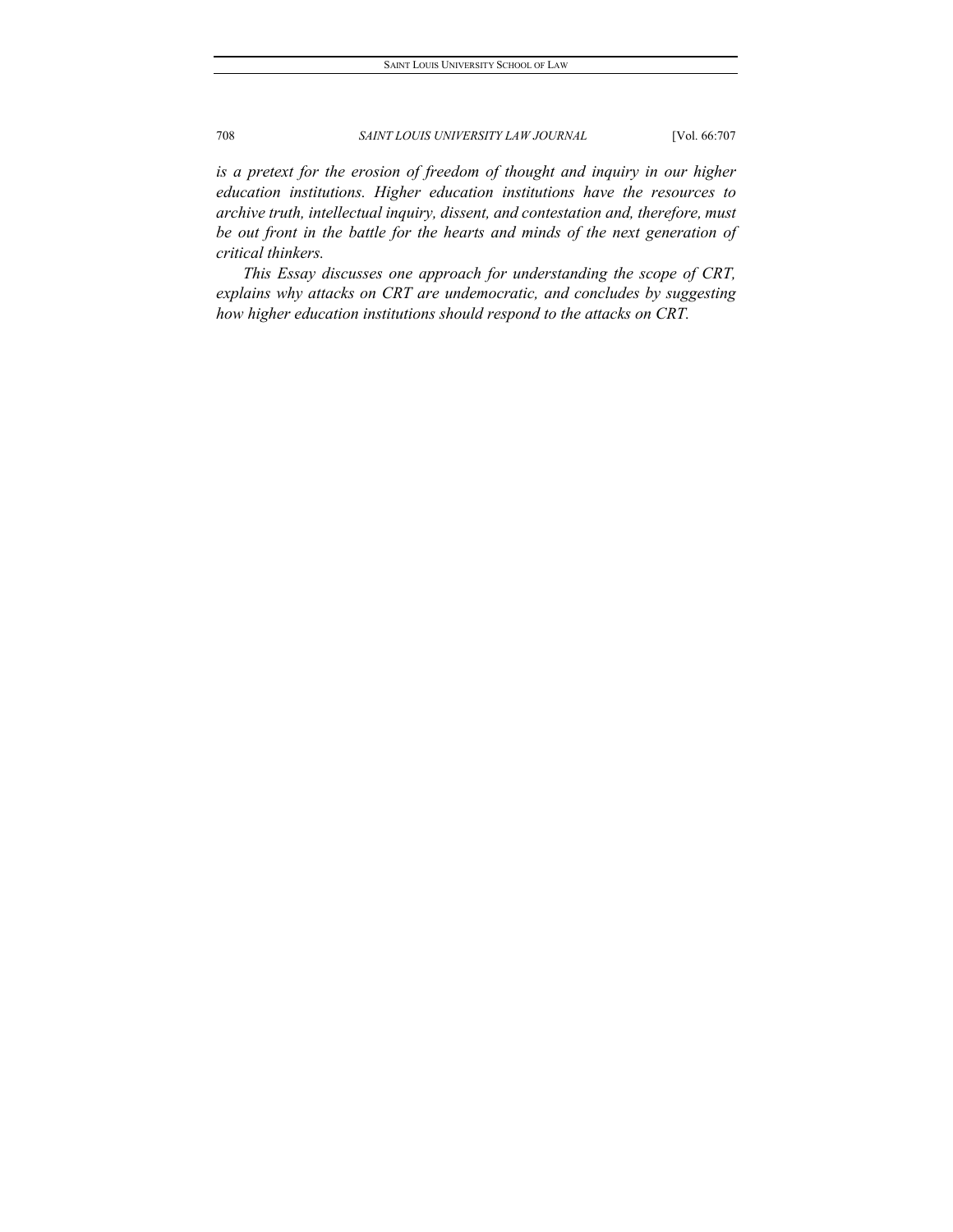| 2022] | THE ASSAULT ON CRITICAL RACE THEORY          | 709  |
|-------|----------------------------------------------|------|
|       | <b>TABLE OF CONTENTS</b>                     |      |
|       |                                              | .710 |
|       |                                              |      |
|       | <b>II. THE ANTI-DEMOCRATIC NATURE</b>        |      |
|       | <b>III. THE RESPONSE OF HIGHER EDUCATION</b> |      |
|       |                                              |      |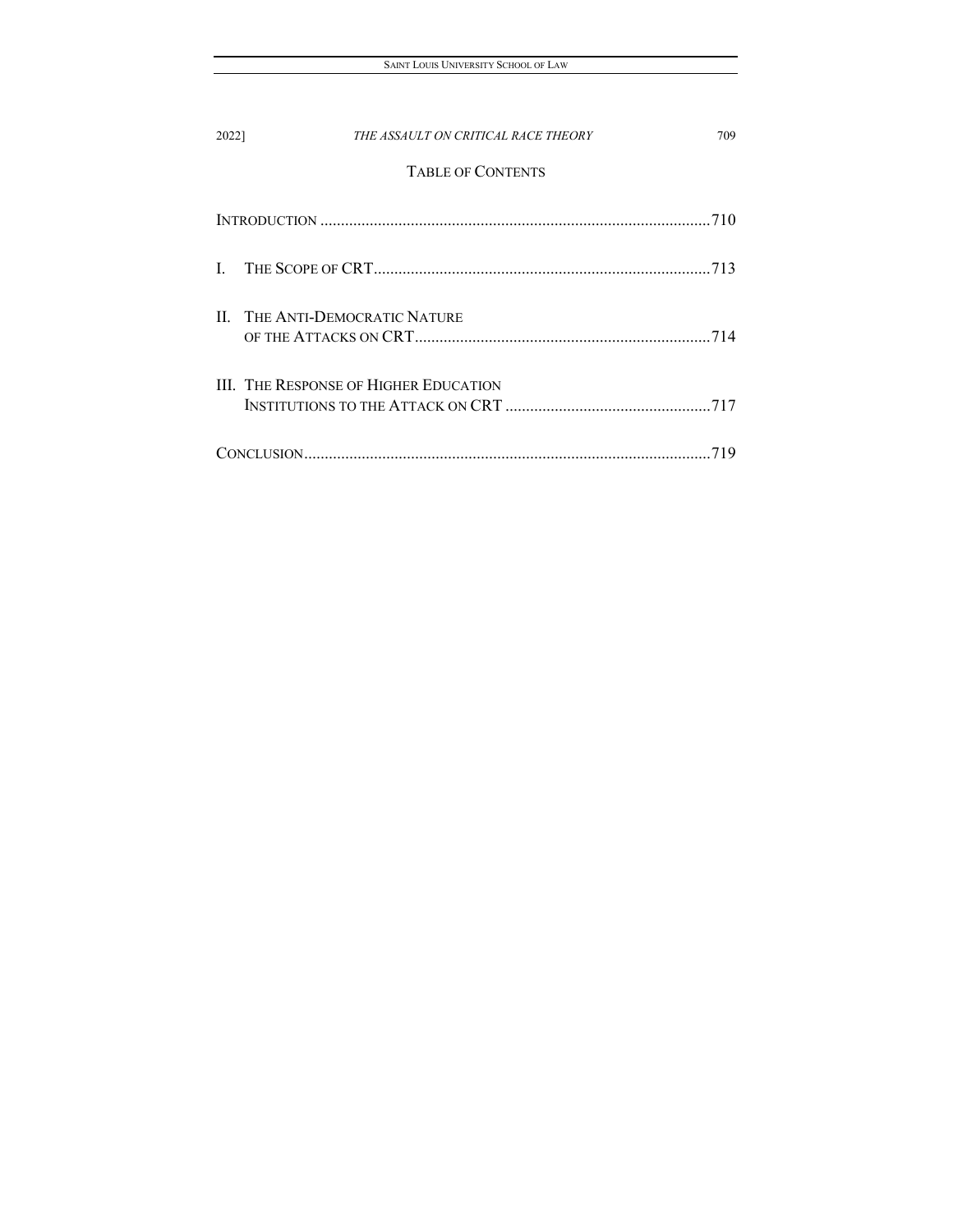#### **INTRODUCTION**

<span id="page-4-0"></span>It can be said that higher education institutions in America were viewed as democratic public spheres.[1](#page-4-1) This is an especially complicated statement considering racial segregation in public elementary, secondary, and higher education institutions perpetuated a separate and unequal system of education from the antebellum period through *Brown v. Board of Education* up to and beyond the 1964 Civil Rights Act.<sup>[2](#page-4-2)</sup> These exclusions were all too often accompanied by force, violence, and terror and are well documented throughout American history; particularly during the Antebellum, Civil War, Reconstruction, Nadir, and Jim Crow eras making denial of such violent exclusion—as opposed to reconstructed and redemptive mythology impossible.[3](#page-4-3) That said, higher education institutions have, over time, made considerable space for intellectualism and Enlightenment. This, in turn, created space for a transforming democratic society, however incremental and incomplete.

What makes higher education institutions democratic is the commitment to teaching and learning that centers critical thinking and the capacity to reason and engage peacefully in the face of difference, disagreement, and dissent. Higher education institutions offer place, space, and resources to practice the indicia of democracy. These indicia include freedom of thought and speech, equality among peoples and perspectives, the building of the muscle of resistance and contestation, the courage and capacity to question the dominant policies, procedures, and practices that impact people differently, and the commitment to making what seems impossible—universal humanism based on unfettered equality—possible. Higher education institutions are vital to democracy because they have as a core feature the power to convene large swaths of people who have important, enlightened ideas about generating, growing, and disseminating knowledge that can be used to strengthen democratic institutions. The significance of higher education institutions as places where democratic ideals can be practiced routinely is exactly what makes them targets for populist backlash.

Universities have been one of the main focal points of attack by far-right leaders.[4](#page-4-4) The tactics for targeting higher education institutions involve a unification of white patriarchy with an allegiance to a white national identity, both combining to hold power for the purpose of precluding critiques of

<span id="page-4-1"></span><sup>1.</sup> HENRY A. GIROUX, PROTO-FASCISM IN AMERICA: NEOLIBERALISM AND THE DEMISE OF DEMOCRACY 3 (2004).

<span id="page-4-2"></span><sup>2</sup>*. See* JOHN HOPE FRANKLIN ET AL., FROM SLAVERY TO FREEDOM: A HISTORY OF AFRICAN AMERICANS 173–75, 502–09 (9th ed. 2011).

<span id="page-4-4"></span><span id="page-4-3"></span><sup>3</sup>*. See* Robert Change & Catherine Smith, *John Calmore's America*, 86 N.C.L. REV. 739, 746 n.28 (2008).

<sup>4</sup>*. See* JASON STANLEY, HOW FASCISM WORKS: THE POLITICS OF US AND THEM xiii (2020).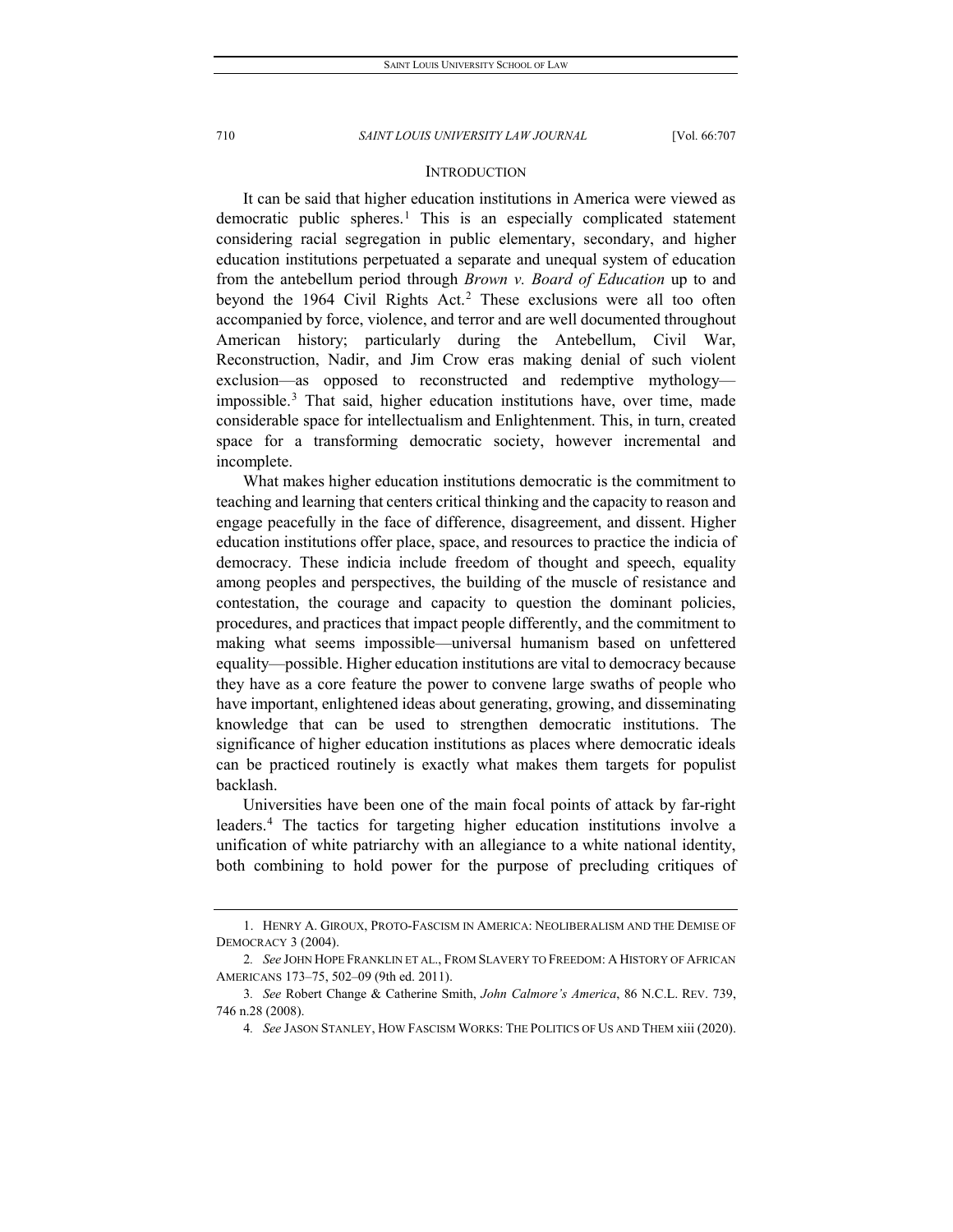America's long and violent history with individual and institutional racism. To retain power, the white patriarchy "lashes out at immigrants and minorities to divert attention from the economic plight of their followers."[5](#page-5-0) To maintain the intensity of divisiveness, lies are constructed and continuously disseminated to fuel the diversion.<sup>[6](#page-5-1)</sup> The threat of disinformation and misinformation about America's history in promoting and exploiting human bondage and structural racism has persisted from 1619 through the Civil War to the Civil Rights Movement and now in the Movement for Black Lives. The teaching and learning in higher education institutions about the facts of the founding of America create an impediment to the white patriarchy's construction of a heroic identity of America founded on the democratic ideals of liberty, equality, and justice for all.

To preserve this mythic identity in the present, those with the power to enforce the patriarchal status quo make it their mission to control America's democratic institutions so as to control the political, social, and economic structures that are designed to scaffold the mythic identity. This form of perverse activism sows the seeds for backlash against anyone who, or any institution that, critiques these structures and presents an alternative reasoned, intellectual framework to contest these structures. Because higher education institutions have typically been places and spaces for intellectual inquiry and examination, they find themselves in the cross hairs of populist backlash movements whose *raison d'être* is to normalize human hierarchy in an attempt to stall unification of the American people around the democratic principles of equality, realism, and commitment that would dismantle structural racial inequality and systemic inequity.

The American ideals of liberalism, democracy, and the rule of law are visibly under siege both inside and outside of our higher education institutions as evidenced by the events following Donald Trump's failed attempt to be reelected as president of the United States. Trump's "Big Lie"—that the 2020 election was stolen as a result of voter fraud—continues to spread like wildfire despite court decisions and determinations by election officials that the election was fair, legitimate, and free from widespread corruption or fraud.<sup>7</sup> Trump, his believers, and right-wing activists continue to attack democratic institutions by using "The Big Lie" to foment dangerous discord. A stark example was resort to violence by a mob of insurrectionists—predominantly white men—storming

<span id="page-5-0"></span><sup>5</sup>*. See* THEO HORESH, THE FASCISM THIS TIME: AND THE GLOBAL FUTURE OF DEMOCRACY 40 (2020).

<sup>6</sup>*. See id.*

<span id="page-5-2"></span><span id="page-5-1"></span><sup>7</sup>*. See* Michael Balsamo, *Disputing Trump, Barr Says No Widespread Election Fraud*, ASSOC'D PRESS (Dec. 1, 2020), https://apnews.com/article/barr-no-widespread-election-fraudb1f1488796c9a98c4b1a9061a6c7f49d [https://perma.cc/ZFZ6-UKE7]; *see also* Jane Mayer, *The Big Money Behind the Big Lie,* NEW YORKER (Aug. 2, 2021), https://www.newyorker.com /magazine/2021/08/09/the-big-money-behind-the-big-lie [https://perma.cc/RZ9K-Y4D7].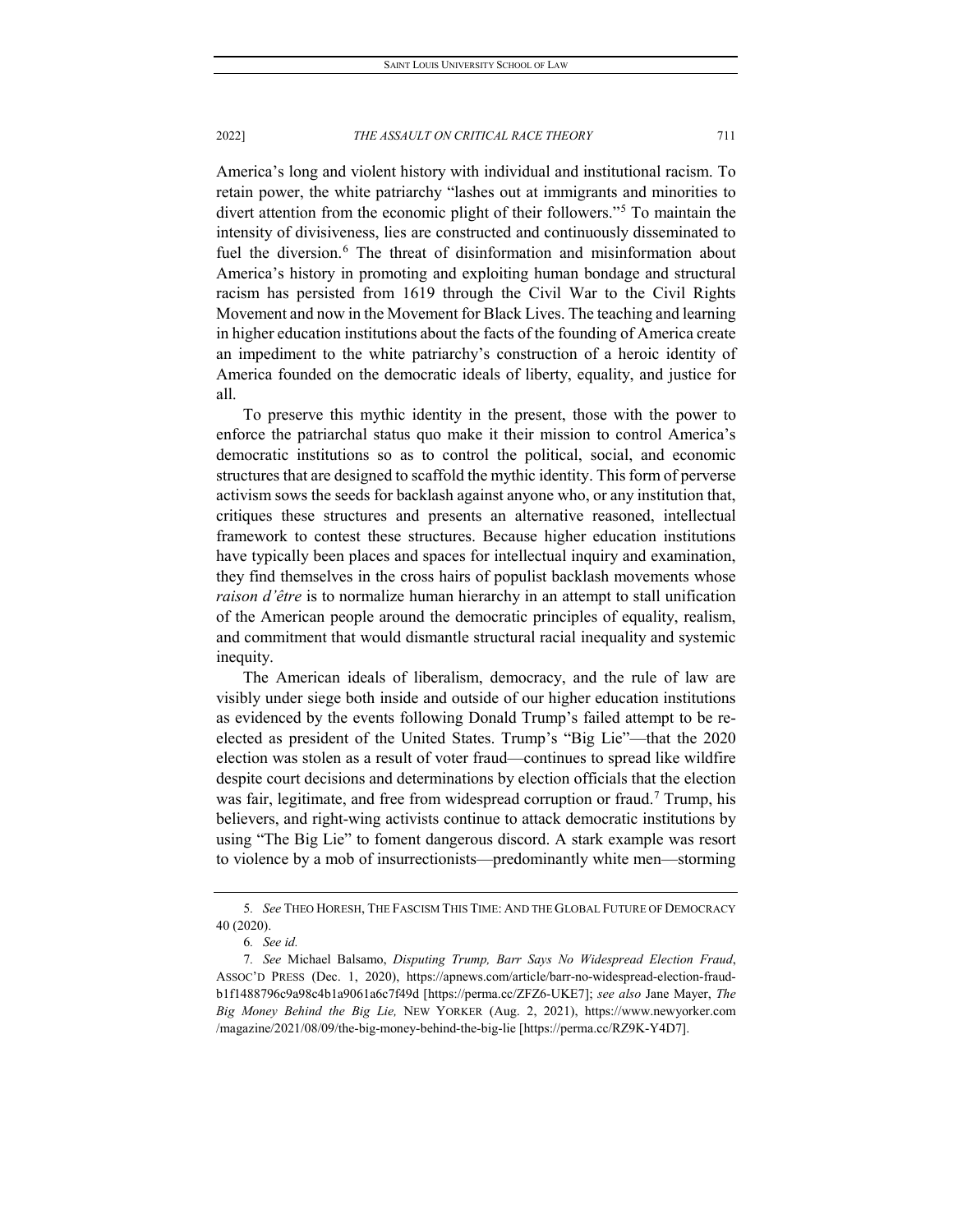the U.S. Capitol after being spurred on by a defeated President Trump's language to "stop the steal." The insurrection demonstrated the violent refusal to respect the election and the basic rules of democracy.

Donald Trump's brand of illiberalism did not begin and end with the insurrection of January 6, 2021. Instead, his message and "Make America Great Again" campaign have fomented social and political unrest, violence, and discord within and outside of the United States since before he was elected president in 2016.<sup>[8](#page-6-0)</sup> Toward the end of his term, Donald Trump issued Executive Order 13[9](#page-6-1)50 ("EO 13950"),<sup>9</sup> which erroneously defined Critical Race Theory ("CRT") as a "malign ideology that undermines the inherent equality of every individual in America." A morally bankrupt punitive memory law campaign, the now revoked Executive Order 13950, and the 1776 blueprint project<sup>[10](#page-6-2)</sup> are being modeled in state legislation targeting, distorting, and maligning CRT for the purpose of grooming and then riling populist voters to augment the Trump base in anticipation of the next election cycle.

The connection between EO 13950, the January 6, 2021 insurrection, and the populist attacks on CRT must be addressed. The purpose of EO 13950 was to ban any speech critiquing structural racism—a dangerous assault on democracy to be sure. The executive order represented a codification of the use of state power to silence oppositional voices. When the American people spoke in the 2020 election, Joe Biden was elected president. Trump and his supporters—prioritizing the maintenance of power and white patriarchy resorted to violence, as illustrated by the insurrection, and intensified the attack on "Critical Race Theory" to exploit and perpetuate fear based upon difference.<sup>[11](#page-6-3)</sup> The two-fold goal of this divisive strategy was, and remains, to push the ranks of populist voters to cast ballots for Republicans, while at the same time discrediting CRT, specifically, and intellectualism, generally.<sup>[12](#page-6-4)</sup>

Attacks on CRT and the legal scholars who developed it, ironically as a critique of the failures of the Civil Rights Act of 1964, misrepresent and distort CRT for the purpose of generating gross political theater. In this way, the assault on CRT is a thinly veiled threat against those deemed by the dominant white

<span id="page-6-0"></span><sup>8</sup>*. See* Peter Baker, *In Days of Discord, a President Fans the Flames*, N.Y. TIMES (July 15, 2020), https://www.nytimes.com/2020/05/30/us/politics/trump-george-floyd-protests.html [https://perma.cc/HAA5-H9NM].

<sup>9.</sup> Exec. Order No. 13950, 85 Fed. Reg. 60683 (2020).

<sup>10</sup>*. See infra* note 16.

<span id="page-6-3"></span><span id="page-6-2"></span><span id="page-6-1"></span><sup>11</sup>*. See* Jelani Cobb, *The Man Behind Critical Race Theory*, NEW YORKER (Sept. 20, 2021), https://www.newyorker.com/magazine/2021/09/20/the-man-behind-critical-race-theory [https://perma.cc/J3BU-V72K].

<span id="page-6-4"></span><sup>12</sup>*. See generally* Khiara M. Bridges, *The Hidden Agenda in GOP Attacks on Critical Race Theory*, BERKELEY NEWS (July 21, 2021), https://news.berkeley.edu/2021/07/12/khiara-mbridges-the-hidden-agenda-in-gop-attacks-on-critical-race-theory/ [https://perma.cc/WM8C-TW 8T].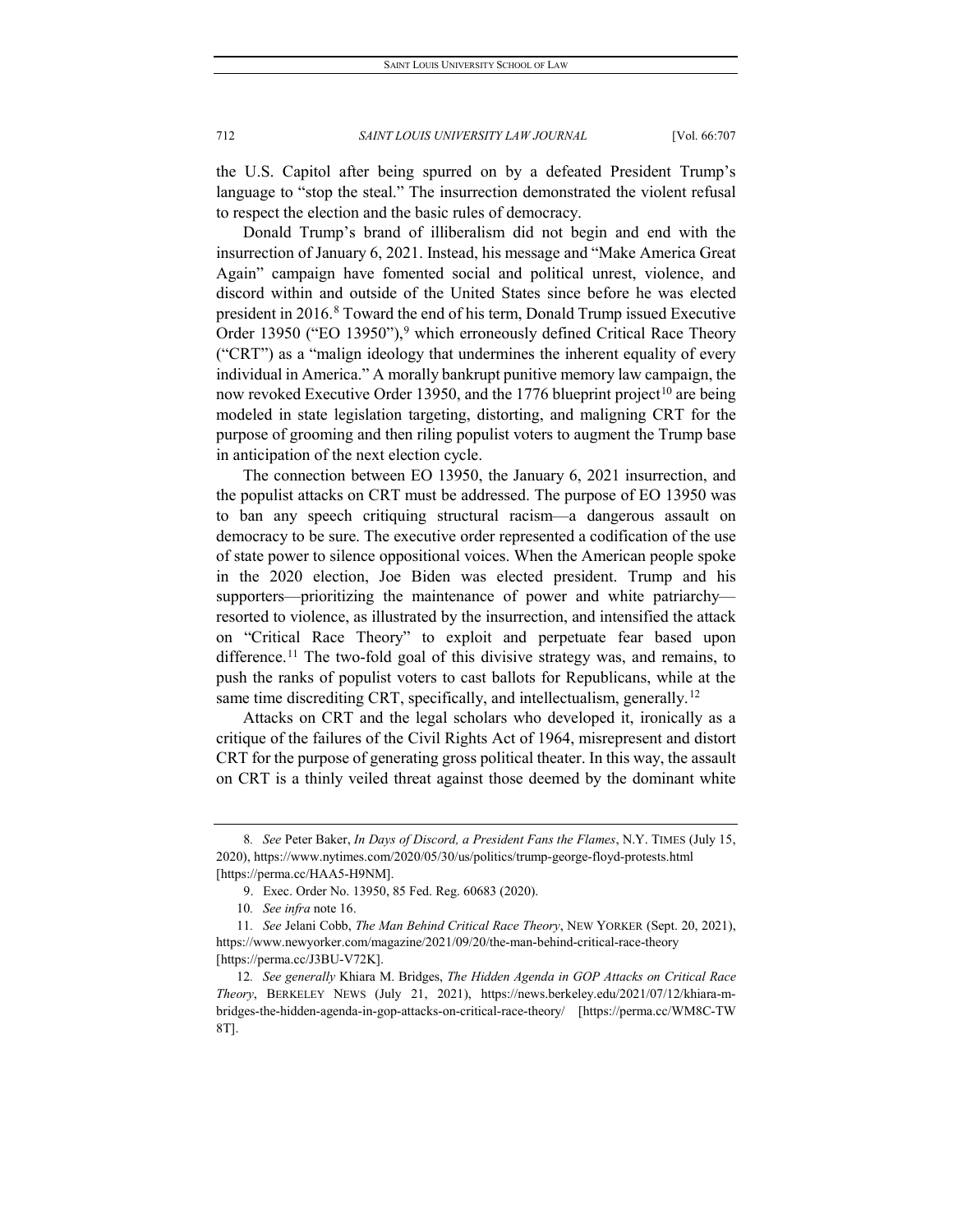patriarchy to be outside the sphere of whiteness and undeserving of citizenship. Similarly, those in higher education institutions seeking to promote frameworks that decenter the sphere of whiteness—whether by mapping the history of racial injustice in America, tracking how that injustice is embedded in law and culture, and connecting these data points to today's systems of inequity—are equally subject to threat of attack. For purposes of striking fear into administrators, faculty, staff, and students, especially amidst economic precarity exposed by the Covid-19 pandemic, the attacks on CRT have had the desired chilling effect on those who would otherwise engage in the larger discourse around society's awakening to the reality of the pervasiveness of systemic racial inequality.

Targeting CRT by mischaracterizing it, while simultaneously mythologizing the greatness of an American past, essentially draws a line in the sand using an "us versus them" calculus to prime populist voters for the next cycle of elections. It is this exercise in line drawing that is intended to, at worst, paralyze or, slightly less Machiavellian, neutralize the liberals, progressives, and moderate conservatives who are being pushed to the margins in American institutions of higher education. The attacks on CRT are only one in a salvo of new and growing incursions on conveying truth in our classrooms—from K-12 to post-secondary—with the intention to whitewash America's history of racism and racial oppression, while at the same time eliminating the critical roles that dissent and contestation play in strengthening the "democratic health of [American] society."<sup>[13](#page-7-1)</sup> This opening salvo against CRT is a pretext for the erosion of freedom of thought and inquiry in our higher education institutions. Higher education institutions have the resources to archive truth, intellectual inquiry, dissent, and contestation and, therefore, must be out front in the battle for the hearts and minds of the next generation of critical thinkers.

The remainder of this Essay discusses one approach for understanding the scope of CRT and then explains why attacks on CRT are undemocratic. The Essay concludes by suggesting how higher education institutions should respond to the attacks on CRT.

### I. THE SCOPE OF CRT

<span id="page-7-0"></span>Critical Race Theory—though widespread and used in many disciplines for over four decades—originated in the legal academy.[14](#page-7-2) Beginning in the 1970s, a racially and ethnically diverse group of legal scholars, called Critical Race Theorists, created frameworks for understanding how race and racial

<sup>13</sup>*. See* GIROUX, *supra* note 1, at 12.

<span id="page-7-2"></span><span id="page-7-1"></span><sup>14</sup>*. See generally* News Release, Am. Ass'n L. Sch., Statement by AALS on Efforts to Ban the Use or Teaching of Critical Race Theory (Aug. 3, 2021), https://www.aals.org/aals-news room/statement-on-critical-race-theory/ [https://perma.cc/FQ9E-YY69] (this author served on the AALS ad hoc committee assigned to draft this Statement); *see also* Adrien K. Wing, *Is There A Future For Critical Race Theory?*, 66 J. LEGAL EDUC. 44 (2016).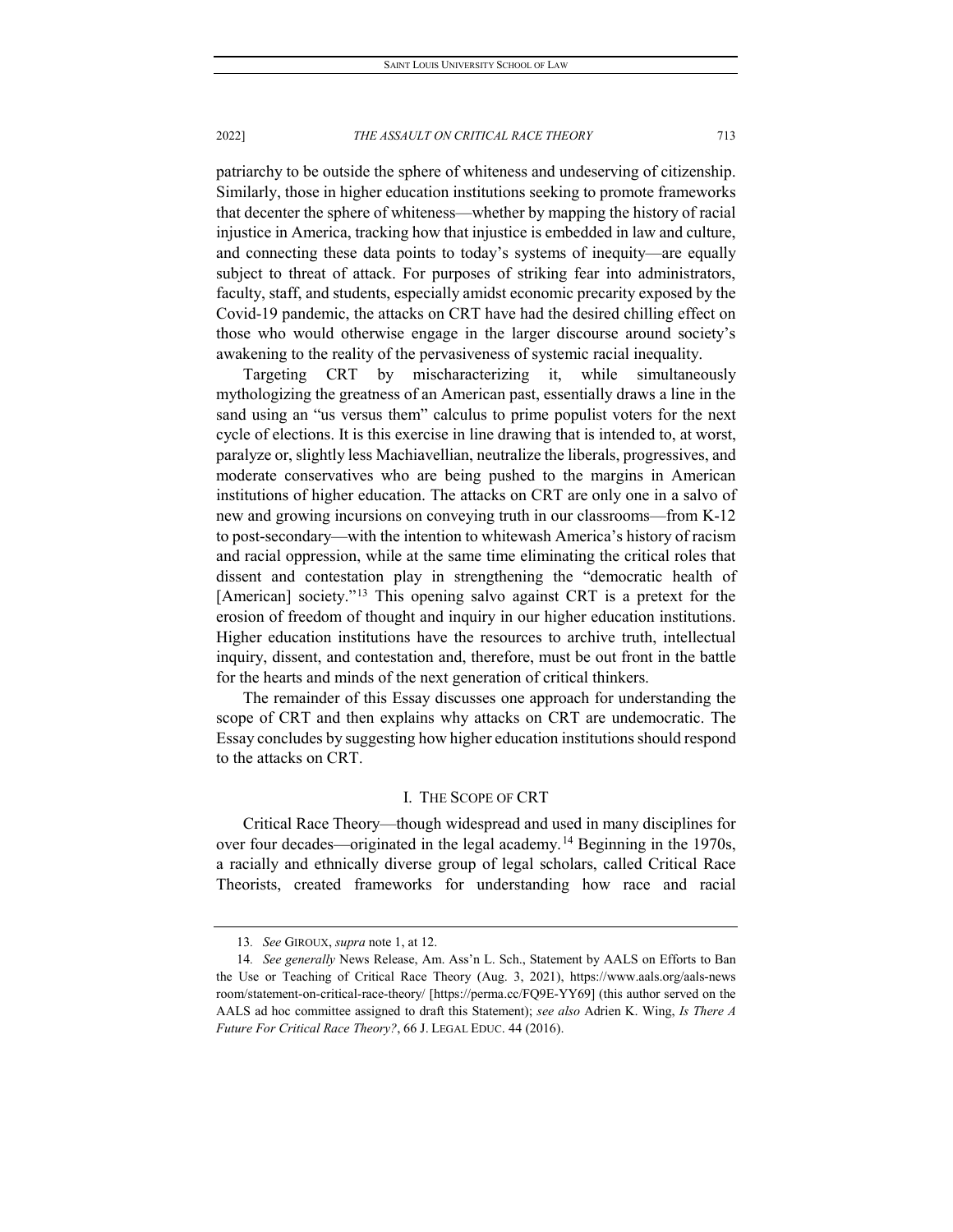subordination have shaped and continue to shape law and society. Scholars, using the CRT framework, have sought to explain and illustrate how structural racism produces racial inequity and inequality within our social, economic, political, legal, and educational systems. They have detailed how this can occur even absent individual racist intent.<sup>[15](#page-8-1)</sup> Furthermore, these pioneering legal scholars have addressed the ways in which racism is interwoven with sexism, classism, and homophobia, among other exclusionary systems. Finally, CRT scholars have challenged the substance and the style of conventional legal scholarship. They have employed methodologies for producing legal scholarship, such as storytelling and narrative, to draw on their lived experiences with racial inequality and injustice, among other experiences, and to center the voices of marginalized peoples.

In her 2016 essay in the *Journal of Legal Education*, Professor Adrien Wing asked this question: "Is there a future for Critical Race Theory?" She sets forth a prescient argument that foretells exactly why CRT was and is not a fringe subject. In fact, if the current attacks on CRT were not so grotesque, distorted, and mischaracterized, the surfacing of CRT in mainstream media outlets could literally be said to validate the importance of the theory to untangling, and then understanding, the fundamental building blocks of reasoned, democratic discourse about the reality of racism and the need to focus on anti-subordination and anti-oppression in the pursuit of racial justice. The Childress Lecture and Accompanying Panel for which the Essay was drafted better illustrates the significance of CRT to strengthen our democratic institutions. The tenet to which this author refers is the intellectual engagement with the practice of resistance and contestation, especially by minoritized people and groups.

#### II. THE ANTI-DEMOCRATIC NATURE OF THE ATTACKS ON CRT

<span id="page-8-0"></span>There is a constant tension within and outside of higher education institutions; most notable, between the reassertion of white dominance and the retention of power on one end of the spectrum, and the struggle to change systems, culture, and power relationships on the other. Society members residing at points in between appear to be declining, conceptually signaling a breaking point. It is this breaking point that imperils our American Democracy and is so flagrantly illustrated by state-sponsored censorship. The fervor to elect conservative school board members nationwide under the guise of reforming the public education system, the promotion of revisionist American history intended to erase America's continuing legacy of racial hierarchy, subordination, and oppression, and the scapegoating tactics targeting CRT are done with the aim of disempowering and disfranchising minoritized people and distracting populist voters from seeking meaningful economic, social, legal, and political reforms.

<span id="page-8-1"></span><sup>15.</sup> EDUARDO BONILLA-SILVA, RACE WITHOUT RACISM: COLOR-BLIND RACISM AND THE PERSISTENCE OF RACIAL INEQUALITY IN AMERICA xv (5th ed. 2017).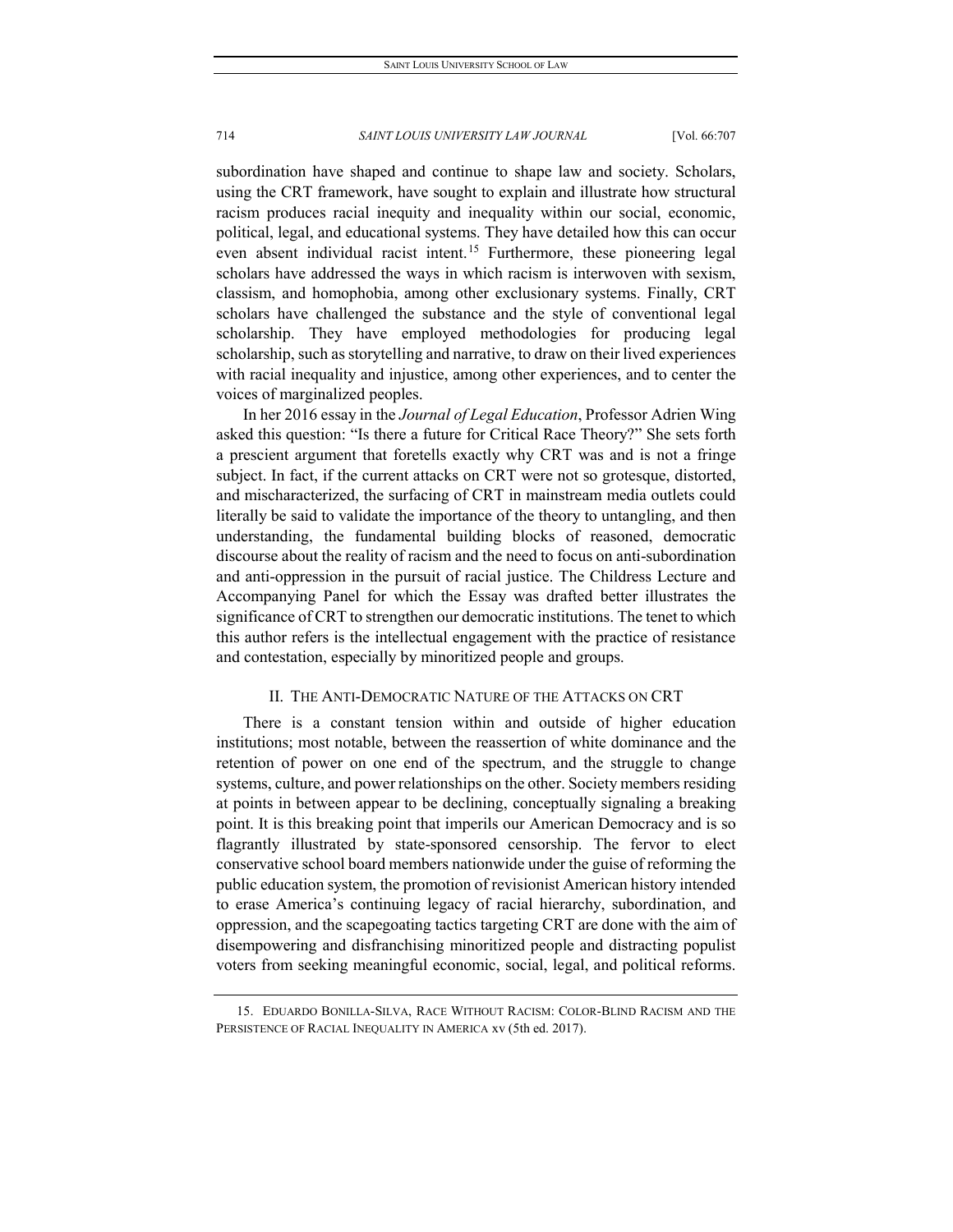As evidence of distraction, the stated objective of this anti-truth movement is to "abolish critical race theory and 'The 1619 Project' from the public school curriculum."[16](#page-9-0) What could not be accomplished by EO 13950 is now being

pushed by state legislation; specifically, punitive memory laws.[17](#page-9-1)

Memory laws come in different types and are enacted to address the historical record or the shared perception of the past.<sup>[18](#page-9-2)</sup> Memory laws can be used to achieve varied purposes. With respect to EO 13950 and state legislation banning or proposing to ban CRT, such laws are being used to ban a negative perception of a violent past, in this case America's history with slavery.<sup>[19](#page-9-3)</sup> These types of memory laws are undemocratic, as they are imposed "to limit public debate on the national past by banning oppositional or minority views, in contrast to the principles of free speech and deliberative democracy."[20](#page-9-4) Memory

<span id="page-9-1"></span>17. EO 13950 explicitly and erroneously defined Critical Race Theory as a "malign ideology that undermines the inherent equality of every individual in America." Exec. Order No. 13950, 85 Fed. Reg. 60683 (2020). EO 13950's purported purpose was to "prohibit the promotion of certain divisive concepts in diversity trainings funded by federal grant funds and appropriations." *Id*. Section Two purported to define terms such as "divisive concepts," "race or sex stereotyping," "race or sex scapegoating," all for the purpose of prohibiting the teaching of critical race theory and teaching diversity, equity, and inclusion training. 85 Fed. Reg. at 60685. Section Three directed the Department of Defense to cease teaching, instruction, or training service members to believe any of the divisive concepts identified in Section Two. *Id*. Though revoked, portions of language from EO 13950 appear in state legislation promoting censorship. *See* Rashawn Ray & Alexandra Gibbons, *Why Are States Banning Critical Race Theory?*, BROOKINGS (Nov. 2021), https://www.brookings.edu/blog/fixgov/2021/07/02/why-are-states-banning-critical-race-theory/ [https://perma.cc/HYS3-CC4L]. For example, in North Dakota, House Bill 1508, 76th Leg. Assemb. (2021), https://www.ndlegis.gov/assembly/67-2021/special-session/documents/21-1078- 02000.pdf [https://perma.cc/44WD-DTDN], which was signed by Govenor Doug Burgum, prohibits K-12 public schools from instruction related to critical race theory, which teaches "that racism is systemically embedded in American society and the American legal system to facilitate racial inequality." Also, in Idaho, House Bill 377, 66th Leg., 1st Reg. Sess. (2021), https://legisla ture.idaho.gov/wp-content/uploads/sessioninfo/2021/legislation/H0377.pdf [https://perma.cc/EJ65 -9P64], which was signed by Govenor Brad Little, bans teaching specified concepts about race and gender in public schools, public charter schools, and public institutions of higher education and states that "tenets . . . often found in critical race theory, undermine . . . [the] respect [for] the dignity of others, the right of others to express differing opinions, intellectual honesty, freedom of inquiry and instruction, freedom of speech and association" as well as "exacerbate and inflame divisions on the basis of sex, race, ethnicity, religion, color, national origin, or in other criteria in ways contrary to the unity of the nation and the well-being of the state of Idaho and its citizens."

<span id="page-9-2"></span>18*. See* Yifat Gutman, *Memory Laws: An Escalation in Minority Exclusion or a Testimony to the Limits of State Power*, 50 LAW & SOC'Y REV. 575 (2016).

19*. See id.*

<span id="page-9-4"></span><span id="page-9-3"></span>20. Memory laws that "ban a negative perception of a violent history in order to fortify a positive memory of the nation-state . . . are nondemocratic . . . [because] [t]hey are proposed in order to limit and narrow the national public debate on the collective past, in contrast to the

<span id="page-9-0"></span><sup>16</sup>*. See Promoting Patriotism and Pride in American History: Changing the Future of Our American History Education*, 1776 PROJ. PAC, https://1776projectpac.com/ [https://perma.cc/EF 9S-UNE5] (last visited Oct. 8, 2021).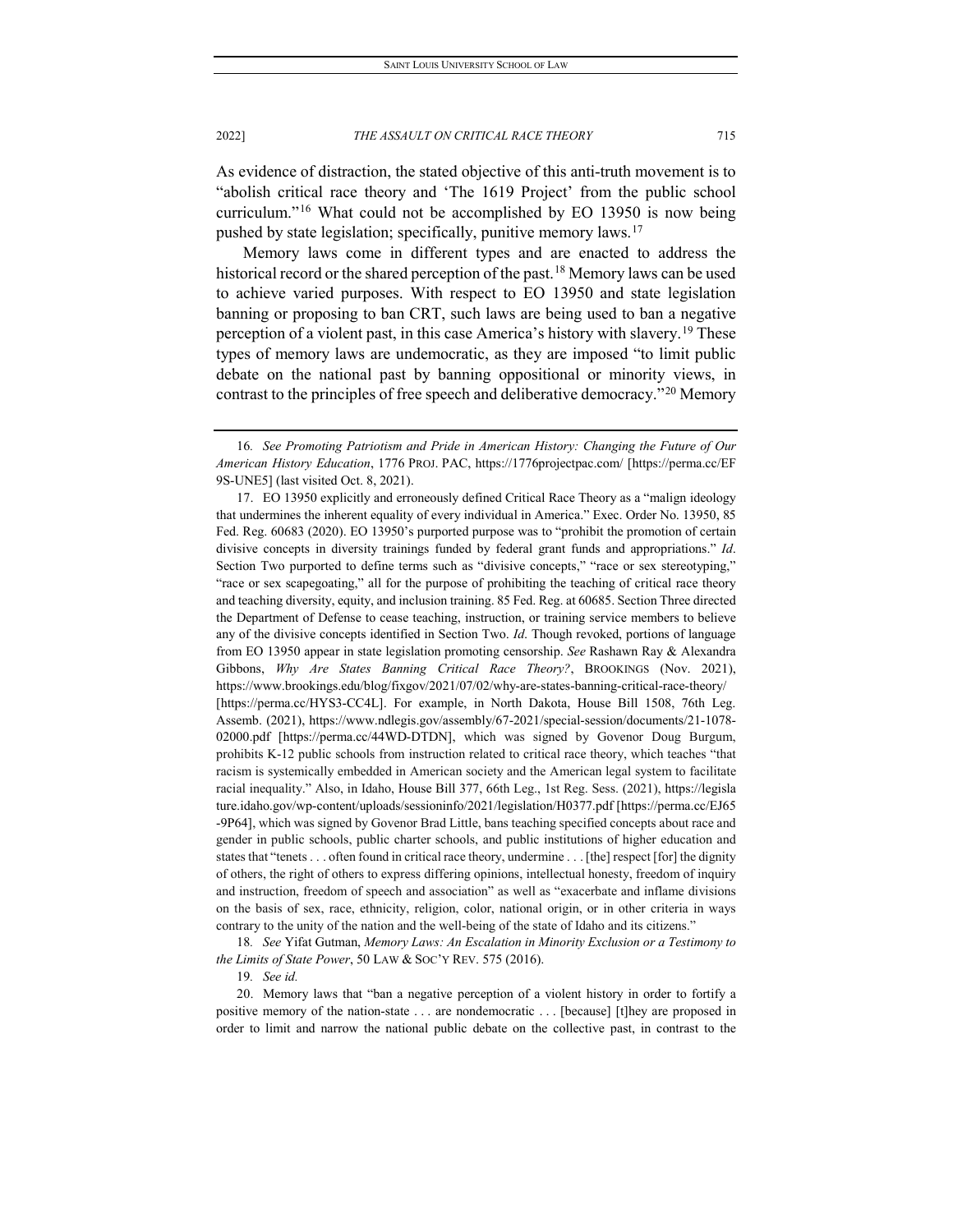laws have the potential to create a body of legally defined and legally enforced knowledge that a government—in this case, state governments through proposed bans on the teaching of CRT—protects from public scrutiny and removes that knowledge from the realm of historical dispute.<sup>[21](#page-10-0)</sup> In this case, state legislation proposing bans on teaching CRT are meant to elevate a whitewashed history of America's complicity with slavery and genocide, generally, and its maintenance of systemic racism, oppression, and subordination, specifically.[22](#page-10-1)

State-sanctioned, punitive memory laws, such as those enacted or proposed to ban CRT, amount to self-serving attempts to apply self-exculpatory laws to protect states from criticism about systemic racial inequality. [23](#page-10-2) Apart from political theater, and dangerously so, the use of punitive memory laws deprives historians, citizens, residents, journalists, and minoritized people the right to challenge constructed histories in some cases and flagrantly false, redemptive histories in other cases.<sup>[24](#page-10-3)</sup> Moreover, memory laws create a tension between principles of freedom of speech, freedom of the press, and academic freedom on the one hand, and the policies, processes, and procedures a government seeks to promote on the other. The tension escalates when memory laws include punishment because this feature creates a chilling effect on individuals and institutions who would otherwise seek to engage in open debate in furtherance of a pluralistic society.

Thus, the resulting attacks on CRT are themselves undemocratic and indicative of a larger attack on progressive higher education and intellectualism. Specifically, the attack is doubly damaging in the sense that white dominance and the power that it wields go unchecked, allowing it to be built, rebuilt, and reinforced to protect and promote the status quo of white hierarchy, while law and the legal system are used to further embed white dominance through constructs such as colorblind jurisprudence or through codification of state power to silence oppositional voices. Just as EO 13950 suppressed antiracist speech until its revocation upon President Biden legitimately taking office, state

principles of free speech and deliberative democracy that advocate the opening up of public debate to a variety of voices, experiences, and interpretations of the past and present (as well as the future, [citation omitted]). Their legislators use these laws to try and guard against critical interpretation and counter-memories of a previous regime's conduct toward citizens and non-citizens either explicitly, by forbidding negative perceptions of the past . . . , or implicitly, by exclusively acknowledging the dominant perception of a contested past . . . ." *See id*. at 575, 576–77.

<span id="page-10-0"></span><sup>21</sup>*. See* Klaus Bachmann et al., *The Puzzle of Punitive Memory Laws: New Insights into the Origins and Scope of Punitive Memory Laws*, 35 E. EUR. POL. & SOC'YS & CULTURES 996, 997 (2021).

<span id="page-10-3"></span><span id="page-10-2"></span><span id="page-10-1"></span><sup>22</sup>*. See* Marokey Sawo & Asha Banerjee, *The Racist Campaign Against 'Critical Race Theory' Threatens Democracy and Economic Transformation*, ECON. POL'Y INST. (Aug. 9, 2021), https://www.epi.org/blog/the-racist-campaign-against-critical-race-theory-threatens-democracyand-economic-transformation/ [https://perma.cc/6S7G-7AS9].

<sup>23</sup>*. See* Gutman, *supra* note 18, at 577.

<sup>24</sup>*. See id.*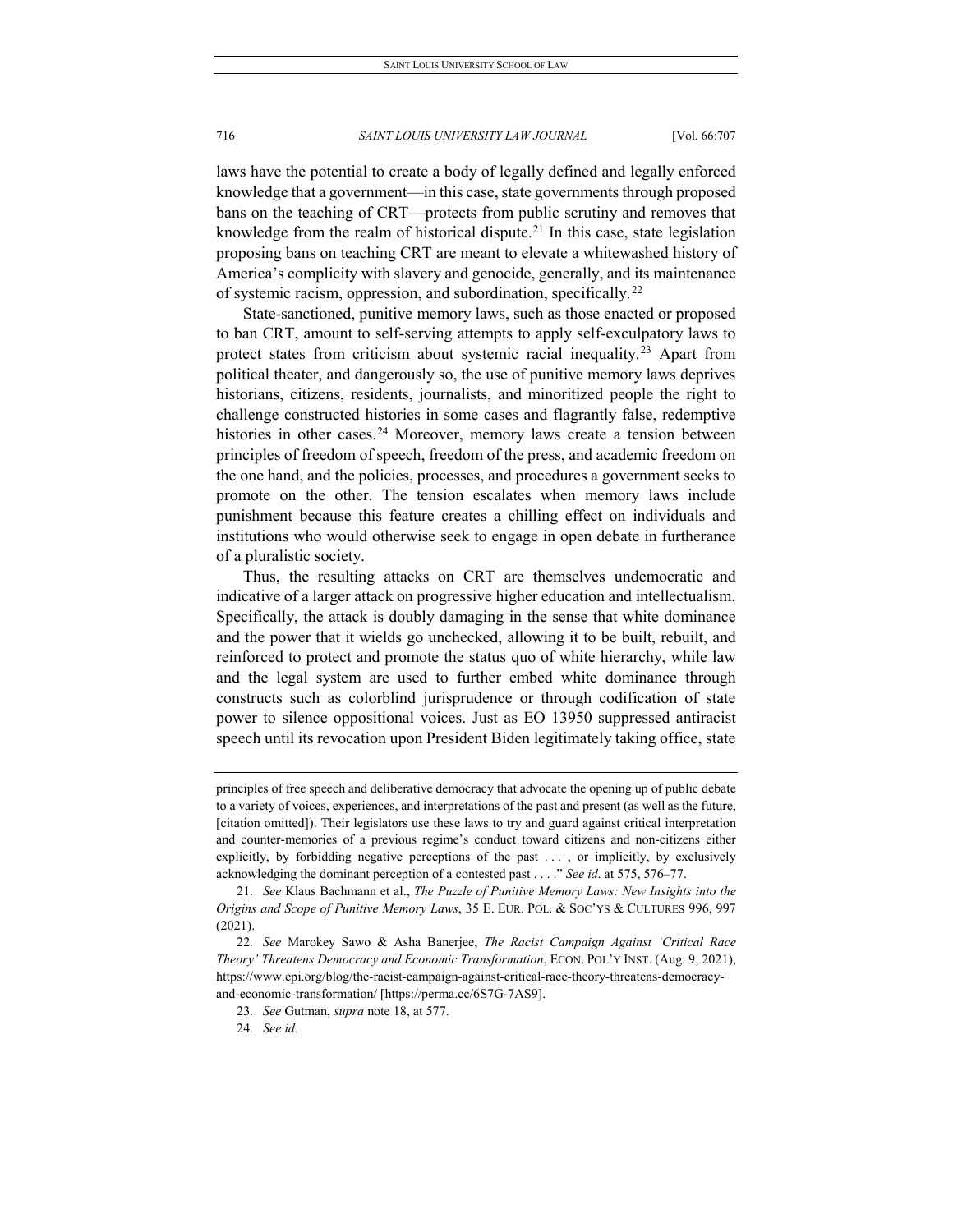legislatures are using their collective power to silence those who would learn how to critique systemic racism and inequality in America using CRT lessons. Unequivocally, federal, state, local, and municipal government level attempts to ban CRT are censorship.

This is the point at which higher education institutions must be on guard. Professor Cheryl Harris explains that "any kind of thought or speech that attempts to pierce ignorance, is by its very nature a radical ideology that white hierarchy is driven to suppress."<sup>[25](#page-11-1)</sup> This means that higher education institutions committed to pluralism are targets of the new McCarthy-like list making. More than half of the states in our nation have proposed bills to ban CRT.[26](#page-11-2) The proposed and enacted legislative bans on CRT are not only meant to silence antiracist speech, but also to perpetuate ignorance, all for the purpose of scaffolding systemic inequality.

The attacks on CRT are meant to create political unity in the alt-right, and these attacks are intended to push back against unified movements to eradicate structural, institutional, and systemic racism. As well, CRT is under attack because it creates a path for knowledge acquisition, especially within higher education institutions, about established facts that reasonably and rationally explain the durability of systemic racial inequality. Moreover, pulling CRT out of higher education institutions and mischaracterizing it in mainstream political rhetoric to mobilize right-wing ideologues and their followers draws on the fictionalized boogeyman. This ever-useful boogeyman stokes the power and demographic displacement fears of those identifying with the dominant white hierarchy. This side of America then becomes further entrenched in the antiintellectual tradition, which has the effect of discrediting higher education institutions, the very places where new generations of learners go to practice and master critical thinking.

## <span id="page-11-0"></span>III. THE RESPONSE OF HIGHER EDUCATION INSTITUTIONS TO THE ATTACK ON **CRT**

Higher education institutions committed to academic freedom—which by definition includes engagement and discourse with CRT—are in the crosshairs precisely because they teach critical inquiry that facilitates deeper understandings about human hierarchy and the construction of history. Specifically, critical inquiry about human hierarchy sets the groundwork for contesting the myth that America is a heroic nation built on liberty and justice

<span id="page-11-2"></span><span id="page-11-1"></span><sup>25.</sup> Cheryl I. Harris was part of the opening roundtable, Framing What Grounds Us: Structural Inequality, Social Movements, and the Law, at the University of California, Los Angeles Law Review's 2021 Annual Symposium (Day 1). *See* African American Policy Forum, *UCLA Law Review's 2021 Annual Symposium (Day 1), Structural Inequality and the Law*, YOUTUBE (Apr. 19, 2021), https://www.youtube.com/watch?v=VkYQqP2pApw [https://perma.cc/48BD-YUVZ].

<sup>26</sup>*. See* Ray & Gibbons, *supra* note 17 (Appendix).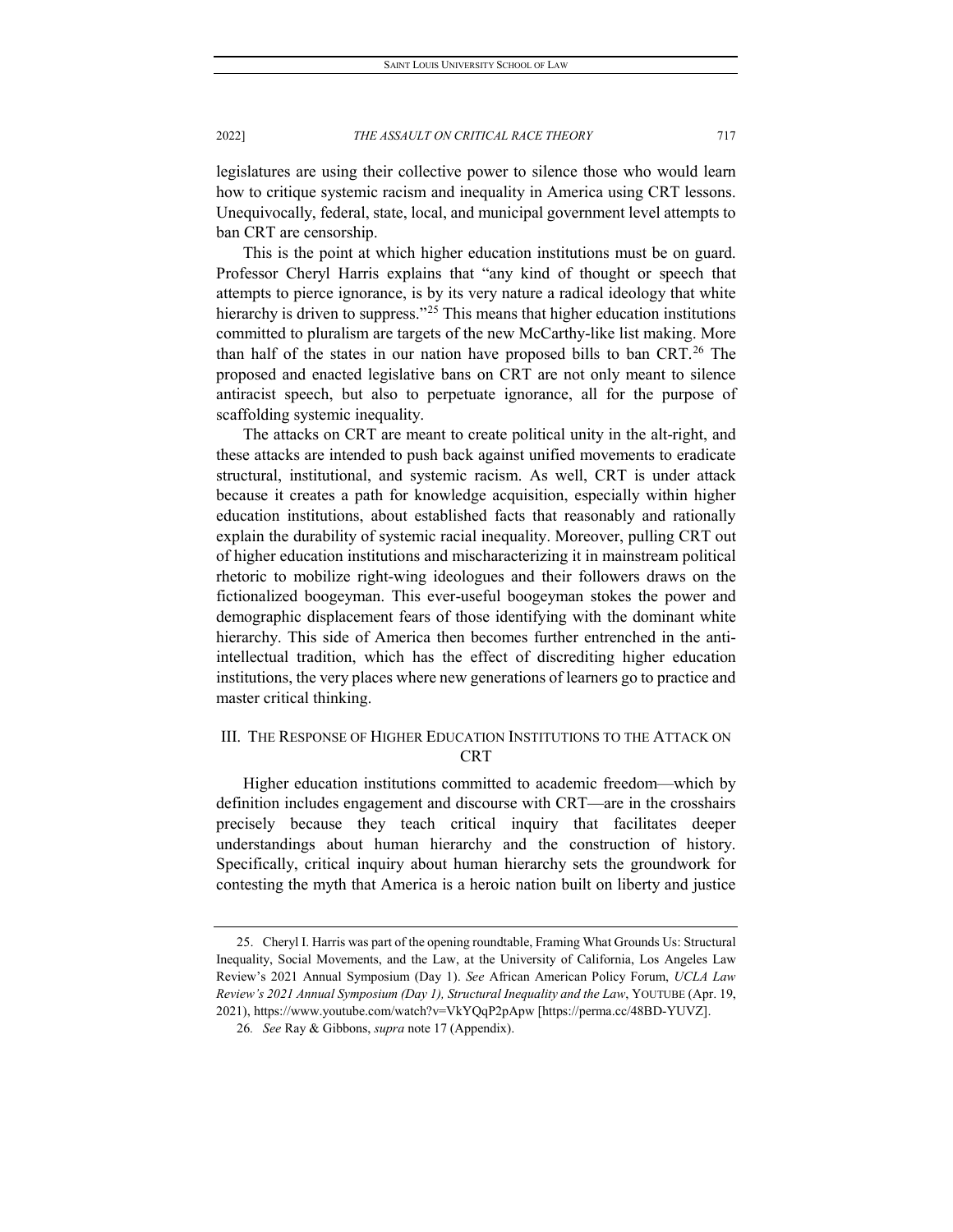for all. The response from higher education institutions must account for the reality that not all Americans are having the same experiences, nor are all Americans immune to blind spots when it comes to awareness and acknowledgement of systemic inequity.

This is exactly the reason higher education institutions must respond with more, not less, opportunities to lean into discourses that promote critical intellectual thought, such as CRT, in order to examine and interrogate, among other things, built environments and structures that perpetuate racial disparities and racial hierarchies. Taking her own advice, this author leaned into critical intellectual thought by developing a course called "Women's Suffrage, the Nineteenth Amendment, and the Duality of a Movement." The purpose of the course was to develop a strong working knowledge of the history leading to the ratification of the Reconstruction Amendments and the Nineteenth Amendment; to develop skills in questioning historical mythology around the founding principle of America's democracy: "that all men are created equal . . .;" to be able to recognize, articulate, and criticize arguments about the legitimacy of human hierarchy and the support for racist ideas and institutions built on the perpetuation of racism, sexism, and bias; to understand the ways in which law and legal systems reinforce racism, sexism, classism, and elitism; and to identify antiracist, antisexist, and antibias-focused approaches to furthering the objectives of equity, equality, fairness, and transparency of the law and legal systems in America's democracy.

In part, through engagement with CRT, this author became more fluent about the racial injustices experienced by Black women in the larger women's suffrage movement and how these women were denied the franchise even after the ratification of the Nineteenth Amendment. She also learned techniques for presenting challenging and disturbing material in ways that would not alienate students, but rather would allow them the place and space to interpret history from a decentered lens. CRT, along with feminist legal theory and critical pedagogy, provided the tools and the frameworks to help explain, contextualize, and illustrate how structural racism produces racial inequity within our social, economic, political, legal, and educational systems. The students with whom the author shares learning space have conveyed that the critical work done in the classroom gave them the language they needed to engage in discourse about systemic inequity, oppression, and subordination. With such responses from students, confidence in sustaining America's democracy rises, even after the insurrection of January 6, 2021. This confidence stems from the knowledge that higher education institutions are the exact places where the work is being done by the next generation of learners to reform our democratic institutions through critical thinking, the capacity to reason, and the will to engage peacefully in the face of difference, disagreement, and dissent.

This author contends that she does not have all of the credentials to call herself a scholar of CRT; what she does have is the capacity and willingness, by